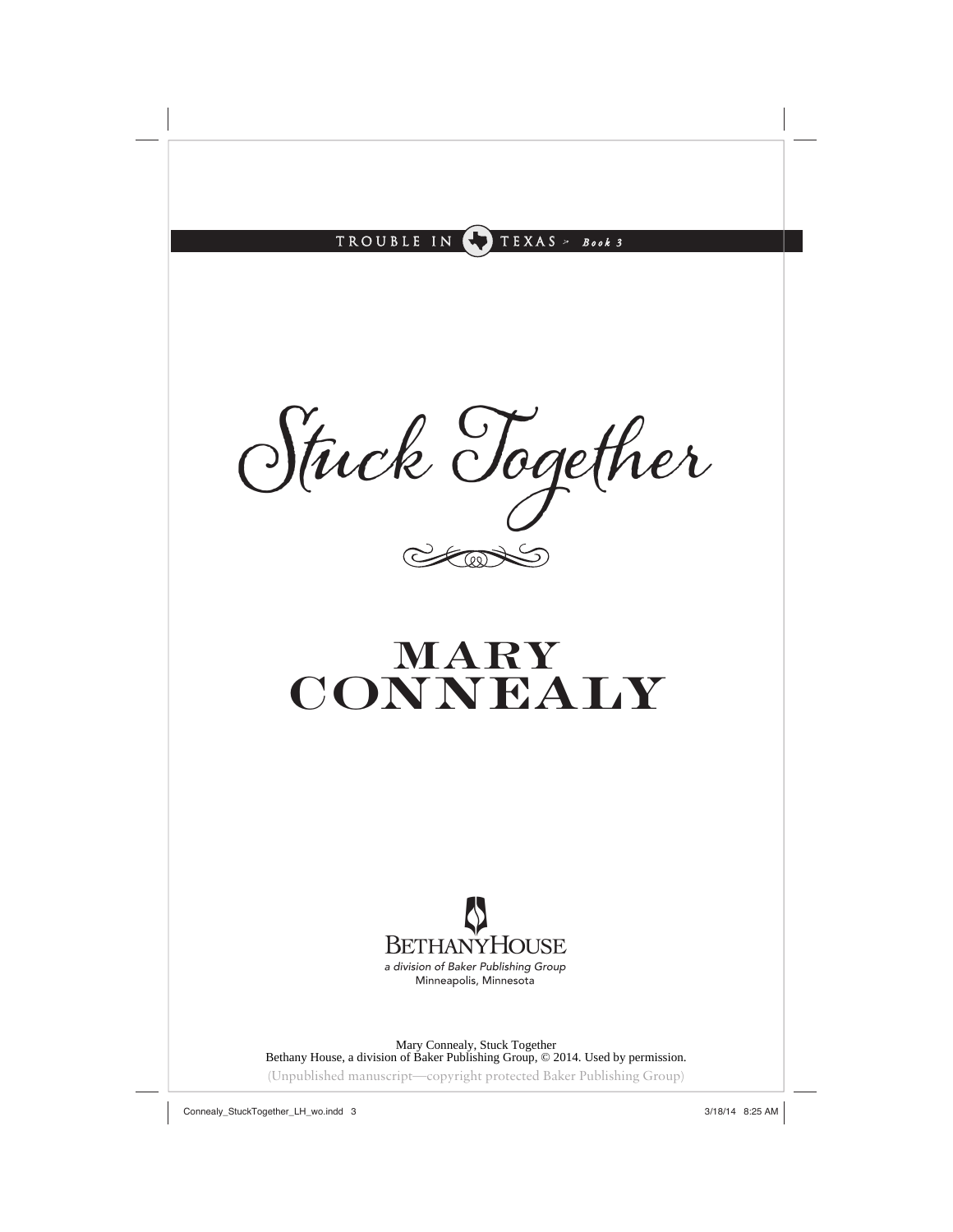© 2014 by Mary Connealy

Published by Bethany House Publishers 11400 Hampshire Avenue South Bloomington, Minnesota 55438 www.bethanyhouse.com

Bethany House Publishers is a division of Baker Publishing Group, Grand Rapids, Michigan

Printed in the United States of America

All rights reserved. No part of this publication may be reproduced, stored in a retrieval system, or transmitted in any form or by any means—for example, electronic, photocopy, recording—without the prior written permission of the publisher. The only exception is brief quotations in printed reviews.

Library of Congress Cataloging-in-Publication Data Connealy, Mary. Stuck together / Mary Connealy. p. cm. — (Trouble in Texas ; book 3) Summary: "They may be the last two single people in Broken Wheel, but Vince Yates and Tina Cahill are determined not to end up stuck together"— Provided by publisher. ISBN 978-0-7642-0916-1 (pbk.) 1. Man-woman relationships—Fiction. I. Title. PS3603.O544S88 2014 813' 6 - dc23 2014003383

Scripture quotations are from the King James Version of the Bible.

This is a work of fiction. Names, characters, incidents, and dialogues are products of the author's imagination and are not to be construed as real. Any resemblance to actual events or persons, living or dead, is entirely coincidental.

Cover design by Dan Pitts Cover photography by Mike Habermann Photography, LLC

Author is represented by Natasha Kern Literary Agency

14 15 16 17 18 19 20 7 6 5 4 3 2 1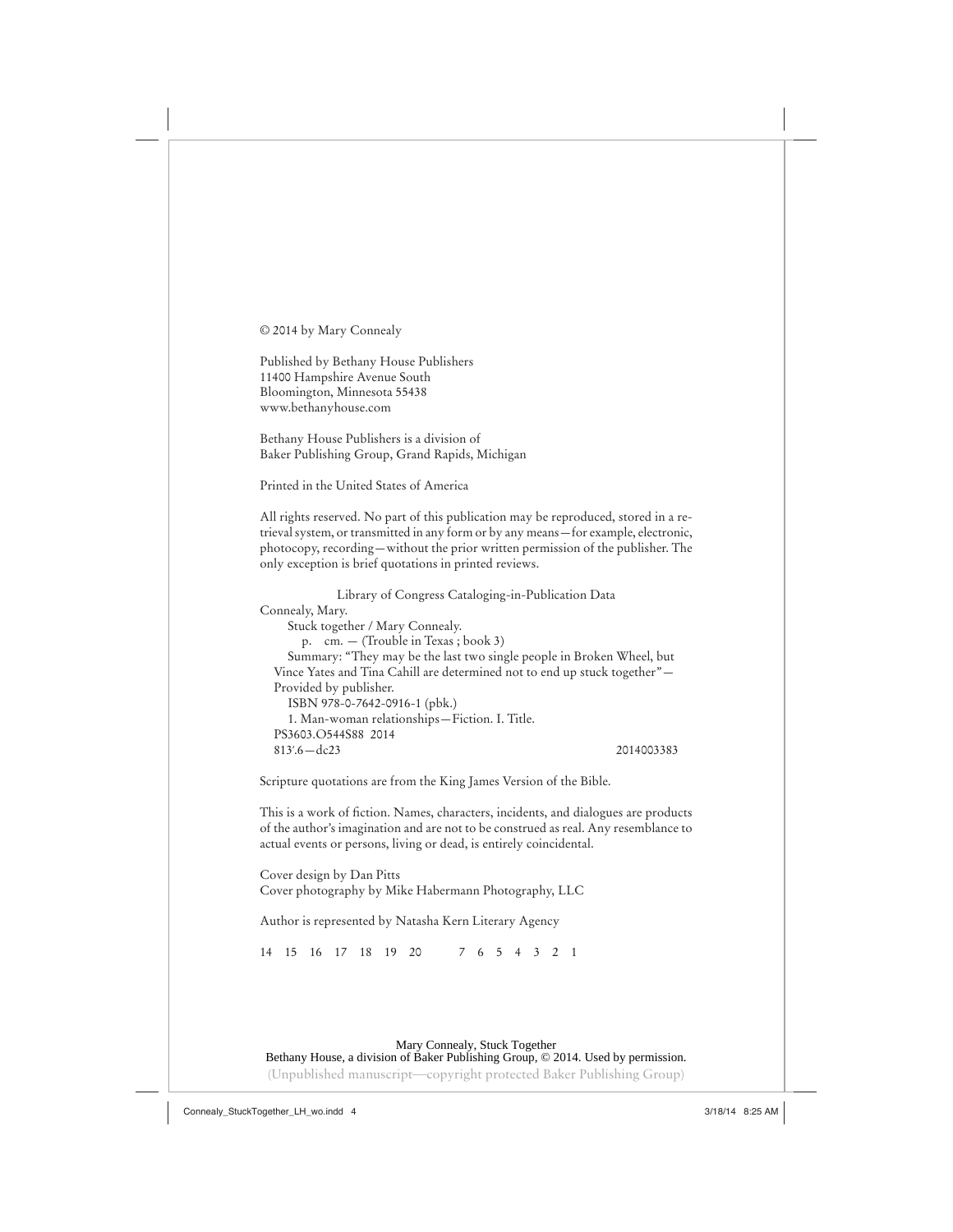*Stuck Together* is dedicated to my oldest daughter, Josie. Josie may be the first person to read what I was writing and say, "She's pretty good." And say it like she really meant it.

My husband likes to tell about the time he was complaining about the time I spent writing—long before I was published—and Josie said to him, "You know, Dad, she's pretty good. She's as good as some of the books I'm reading that are published." And because my husband respected Josie's opinion, he decided to stick with me, go along for the ride, slow and meandering though it was, and see where we'd end up.

Josie was the first one to answer the phone when I called after I got my first contract, too. I'd called my husband but got no answer, and then Josie was next and she was there. She was just so genuinely thrilled for me. It was wonderful.

So thank you, Josie. There were a lot of times early on when it might have been easy for me to give up. Having you say "She's pretty good" really helped.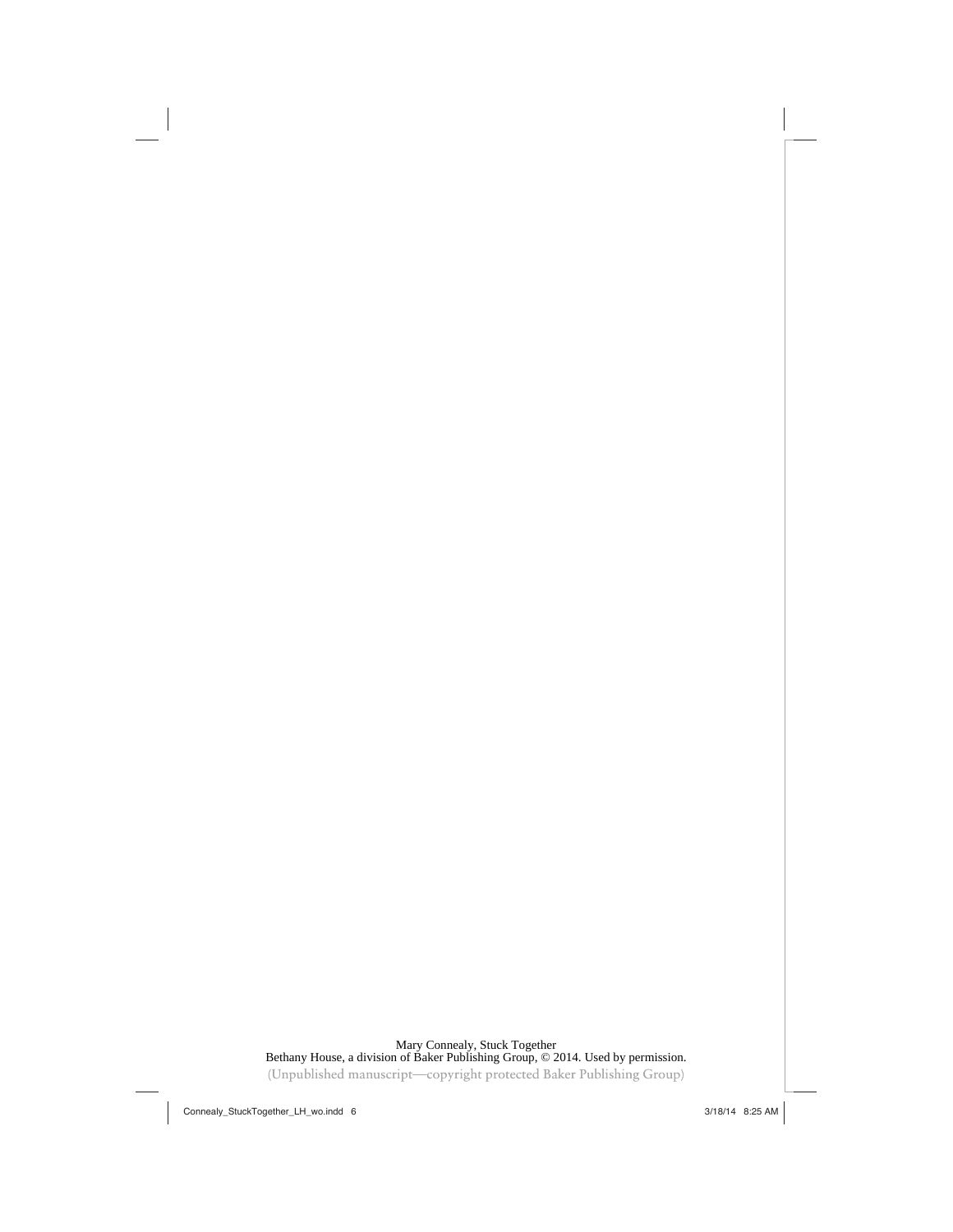

## **Chapter 1**

## **BROK EN WH EEL, TEX AS DECEM BER 31, 1868**

Tina Cahill finished hammering a hefty board across the front of Duffy's Tavern. Carefully printed on the board were the words *Abandon Hope All Ye Who Enter Here*.

It sent a message at the same time it nailed Duffy's door shut.

Tina's plan was to get his notice.

"That tears it!" Duffy roared from inside the saloon. He'd noticed.

She stepped well out of the way, expecting only one reaction from the galoot, and she got it.

With one hard shove he swung the batwing doors open and knocked down her sign, which clattered across the wooden sidewalk. Tina was encouraged when it stayed in one piece. Her construction skills were definitely improving, and that was good because she meant to be at her mission for a long time and she'd need that sign again later.

Duffy Schuster glared at her.

Wagging her finger under his nose, she said, "Close this den of iniquity, Duffy Schuster."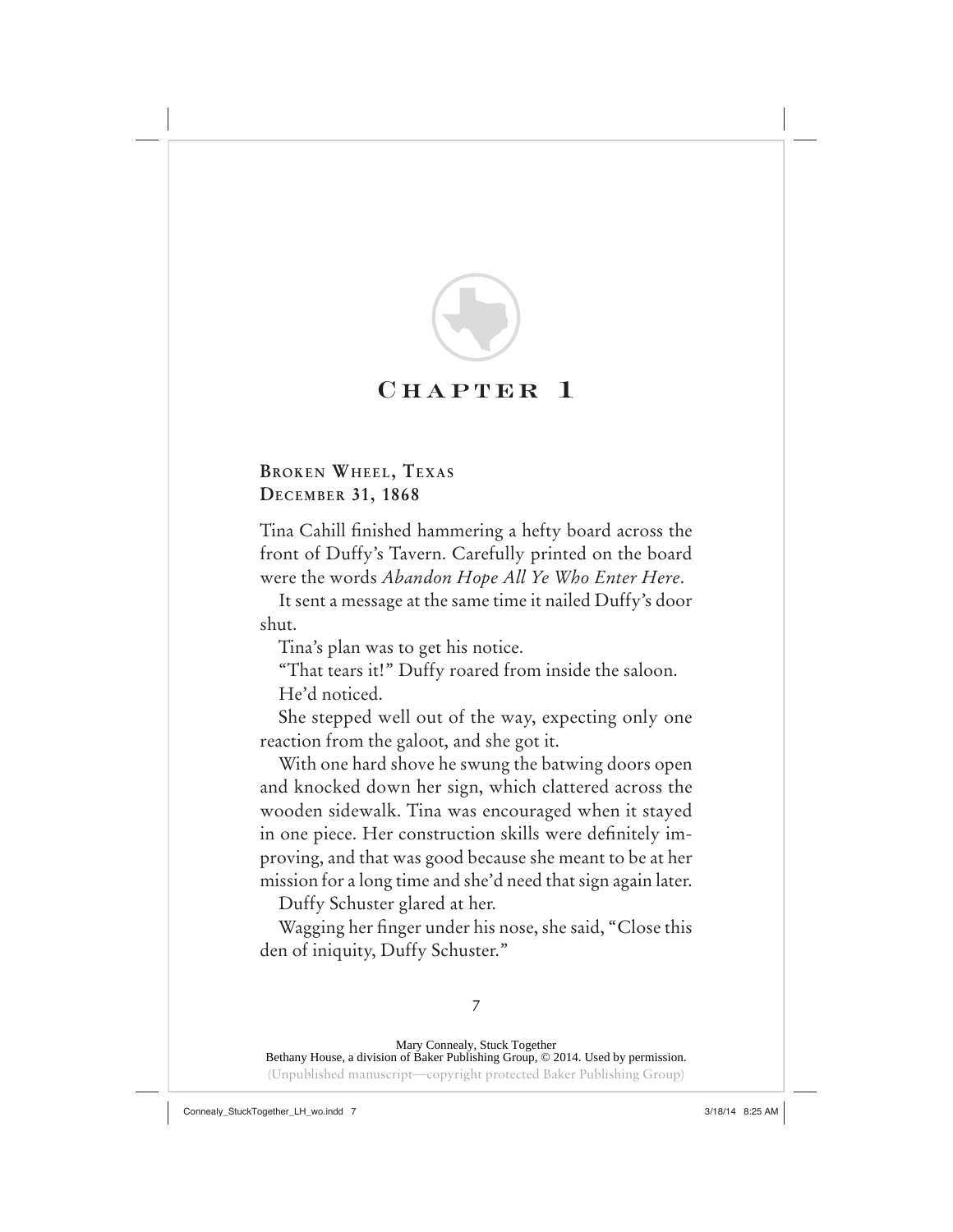To make her point more fully, she looked behind her for her placard, which she had in addition to the sign so she could nail shut the tavern door with one and march back and forth carrying the other. Her placard read, *Whiskey, The Poison Scourge* on one side, and *LIQUOR, A Thief in Your Mouth that Steals Your Brain* on the other.

She spied the placard on its long, sturdy pole leaning against the saloon and picked it up, intending to wave it in Duffy's face.

"I am sick of you—" Duffy's hot breath blasted her neck.

Startled to feel him so close, she whirled around. It was a complete accident that her placard slammed Duffy right in the head.

Duffy staggered backward through the swinging doors of the saloon, howling in pain. An unfortunately located spittoon tripped him and he fell, pinwheeling his arms.

He backhanded his brother, Griss.

Griss, the worse for drink, bellowed a word that made Tina want to cover her ears. Her hands were busy with the sign, though, so she had to listen to every bit of the foul diatribe.

Tina peeked over the top of the slapping doors. "I'm sorry, gentlemen."

She wasn't really. Well, she was. She hadn't intentionally clubbed Duffy in the head. And it was just the worst sort of luck—for Duffy—that her placard was on a very stout stick. And it wasn't her fault about the stick, either. Why, just last week, Griss had snapped the handle of her sign right in half. So of course she'd chosen a thicker length of wood this time.

But if ever a man needed a few feet of lumber taken to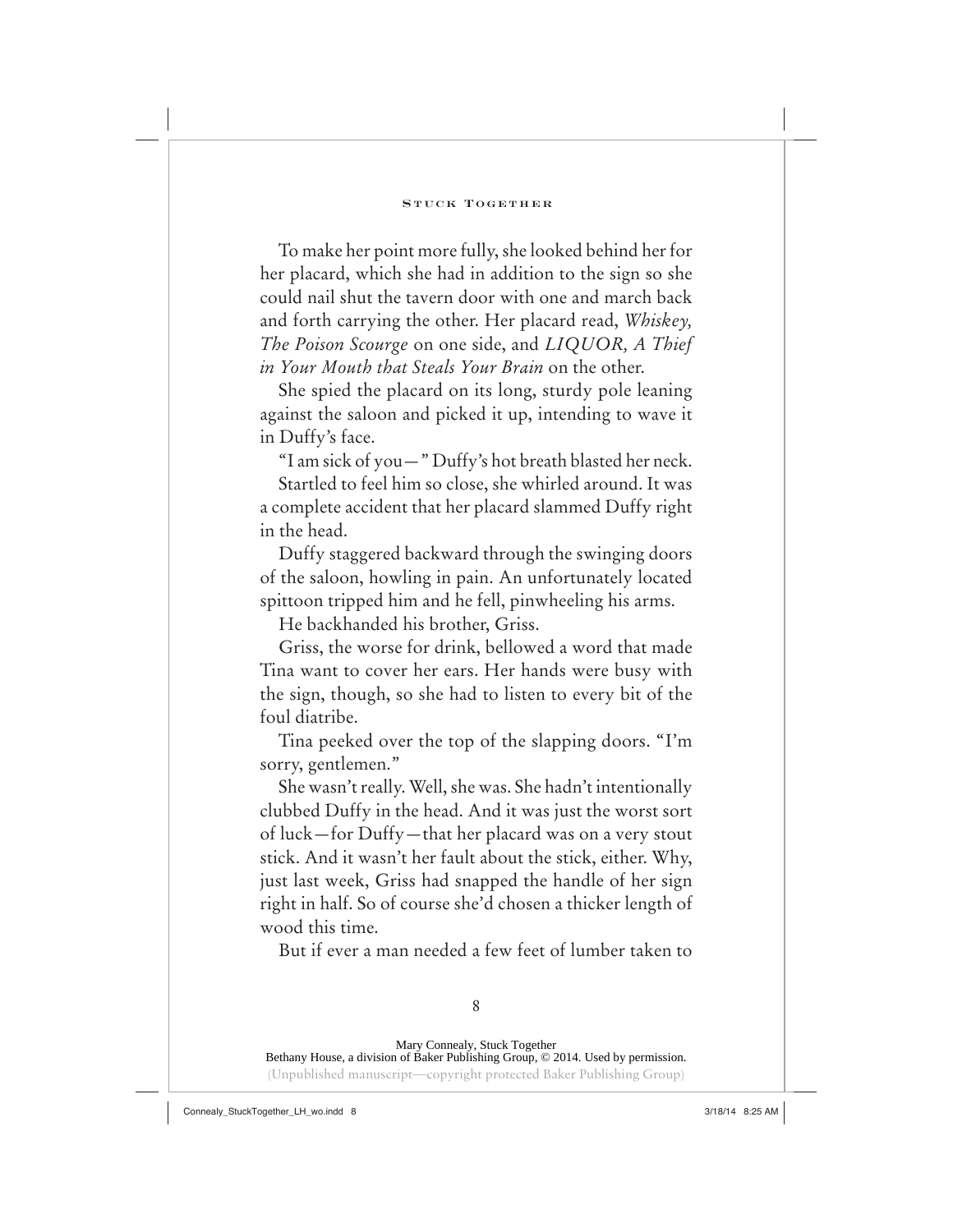his head, it was Duffy Schuster, and his brother right along with him. So in that sense she wasn't all that sorry.

Griss threw a punch at Duffy, who tumbled out of the saloon and landed with a thud on his back, saloon doors flapping. Tina jumped away or he'd've landed right on her stylish black half boots.

"Get back, Tina!" Jonas, her brother—who was turning out to be a scold—shouted from behind her. "I told you to stay away from that saloon, today of all days!"

Duffy regained his feet and met his angry brother with a wild roundhouse. Griss ducked and charged, head first, ramming Duffy in his sizable belly.

The two grappled, shouting absolutely improper words that made Tina want to whack Duffy again, and Griss too, while covering her ears.

A woman in this situation definitely needed extra hands. The two men staggered right toward her.

"Tina! Look out!" Jonas's feet pounded faster on the board-walk. He grabbed her around the waist and whirled her away from the mayhem. Her sign swung, too. She felt it smack someone and hoped it wasn't Jonas.

Tina twisted in Jonas's arms to see her placard had redirected Griss's next punch intended for Duffy, so it hammered Jonas in the back of the head.

Jonas, the peacemaker, the town parson, her loving brother, shoved her to safety and turned back. "Now, you two settle—"

Jonas took the next fist right in the face.

Tina tried to catch him and went down under him in a whirl of her pink calico skirts. The trusty placard went flying off the board-walk and onto the street. Probably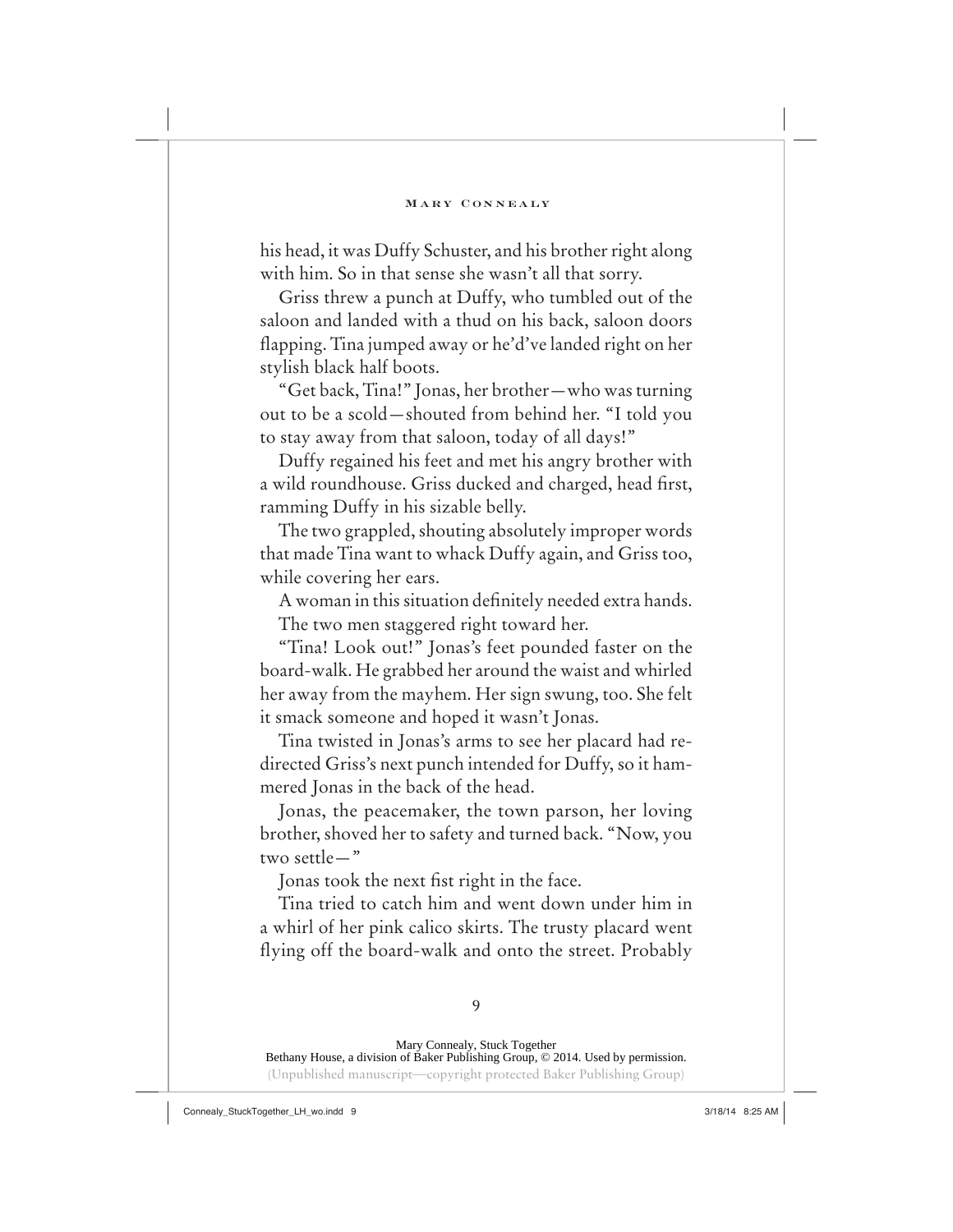best to get it out of the scrap anyway lest it be broken. She'd hand-lettered it and it took quite a while to get right.

"You keep your stinking hands off the parson." The smithy, Sledge Murphy, came out of the saloon. None too steady on his feet, but apparently drink didn't stop him from respecting a man of the cloth.

Then Sledge cursed the air so blue that Tina dramatically reduced her opinion of his piety. In fact, it appeared the man just wanted an excuse to jump into the fight. He was a massive man, his arms huge from his heavy work swinging a hammer against an anvil, besides wrestling the horses he had to shoe. When he tackled Griss, it was inevitable that Griss give way and fall backward into Duffy, who flew off the board-walk to land with a thud on the packed earth of Broken Wheel's Main Street.

Duffy's feet swung wide and whipped behind Jonas's knees. Jonas, who probably should have known better than to stand up, tumbled right after Duffy. Griss and Sledge jumped after him.

Jonas went down in a pile of howling drunkard.

Vince Yates—the big oaf—came running out of his law office, charging straight toward the trouble, yelling threats that no one paid attention to. He found time to give Tina one very dire look from his blazing brown eyes, blaming her without saying a word.

Tug Andrews, an old curmudgeon who owned the general store, slammed the swinging doors open and stood for a second looking at the mayhem before him. He had a ragged leather coat on and a battered fur cap. The man looked like he'd just come down from a decade spent in the mountains, and Tina judged him to be old enough and

10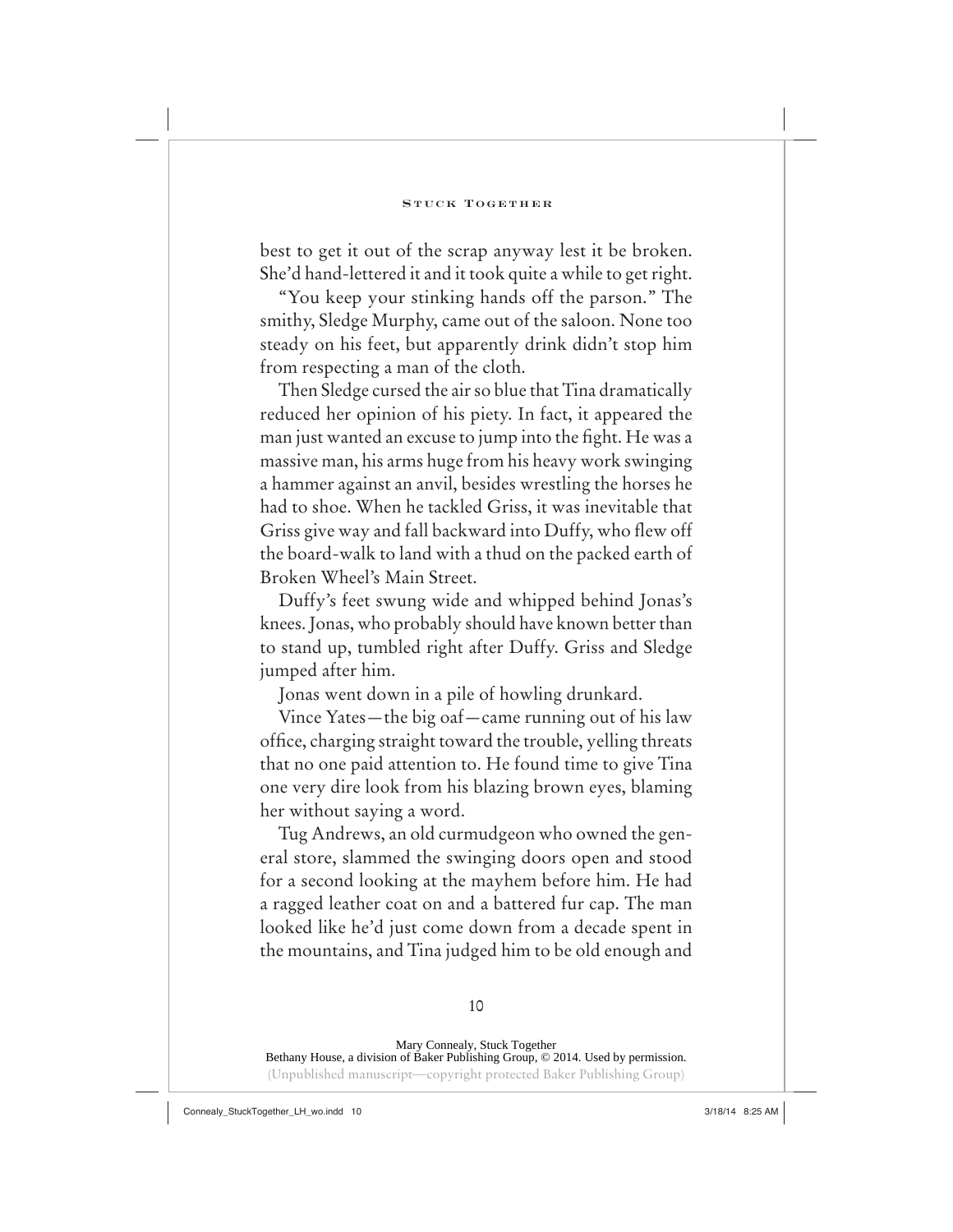wise enough to stay out of the fray. Through his thick gray beard he hollered, "Fight!" Then went feet-first into the brawl.

Two more ruffians boiled out of the saloon as if called there by Tug's shout. They jumped into the chaos with a howl that would do justice to a pack of wild dogs. Jonas rolled out of the midst and crawled two feet before Sledge dove on him. Rude, considering Sledge had gotten into this to save a parson.

Vince reached the group, jerked one of the newcomers by the collar, spun him around and pounded a fist into his belly. The man doubled over. Vince caught him by both shoulders, straightened him up, and with two wicked blows sent him reeling to the ground unconscious. Vince turned back to the fight and hauled someone else out. He looked set to end the whole battle single-handedly, dealing with one man at a time.

How organized!

Then Duffy got knocked out of the pile, rolled hard against Vince's legs and he went down. The man he'd prepared to knock into a sound sleep was free to start whaling on Vince, and he did it with zest.

Tina decided to adopt Vince's systematic approach. Retrieving her sturdy placard, she jumped off the board-walk and clubbed the blacksmith over the head. He fell over, cold as a carp. One down, four to go.

She changed that to five when another man rushed out of the saloon. This one shouted "Yee haw!" as he threw himself into the fight with flailing fists, as if fighting were fun.

Men were so strange.

The man Vince had dealt with came around and threw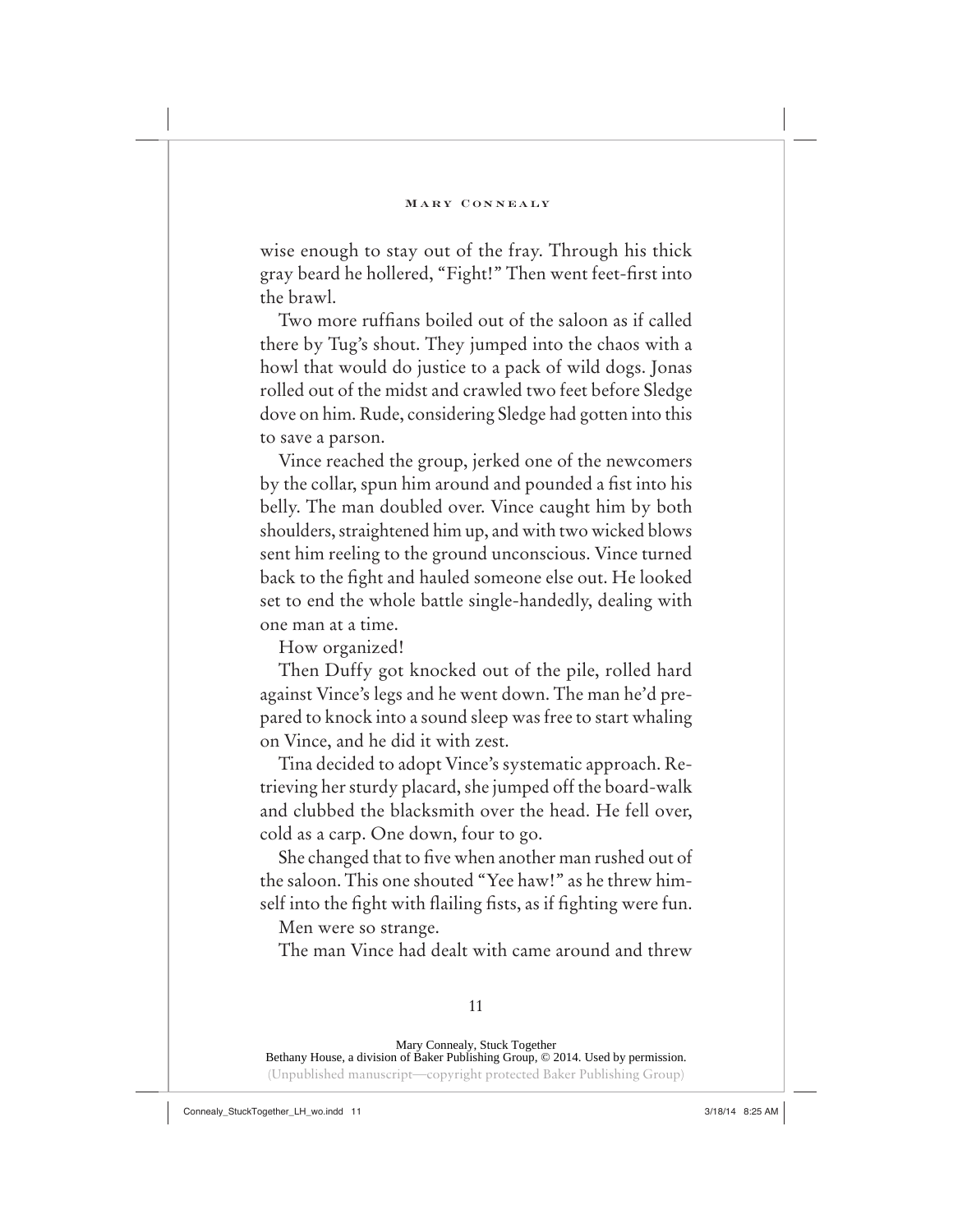himself back into the tumult. Six to go. The blacksmith stirred, too. Seven.

Two more men came out of the saloon, and Tina quit counting.

Tina hauled back to whack Griss just as Glynna Riker came rushing out of her diner. Her eyes met Tina's, which caused Tina to hesitate, embarrassed. She had to fight the urge to hide her sign behind her back. Glynna had already seen it, and the placard was taller than Tina, so it would have been pointless anyway.

Her hesitation came at just the wrong time.

Griss reeled back from some blow or other and shoved her into a full horse trough.

With a loud splash she went all the way under the water, frigid in the cold December weather. She surfaced from the distinctly brackish-tasting water and clawed at the sides of the wooden trough to get back on her feet and back to saving her brother. She'd save his friend Vince while she was at it, no matter what a waste of breath that man was.

She lost her grip on the slippery trough edges and went under again.

"Dare, get out here!" Glynna's voice cut through the chaos only because it wasn't a dull masculine roar. Glynna's shout didn't cut through enough to stop the brawl, just enough to be heard by Tina, even with her head submerged.

Trying again, Tina heaved her heavy sodden skirts out of the water, and the whole side of the trough snapped off. She flowed out and splatted face-first onto the muddy mess she'd made of Broken Wheel's Main Street.

Shoving herself to her feet, she slipped and sat down hard, the fall broken mercifully by what was now a mud-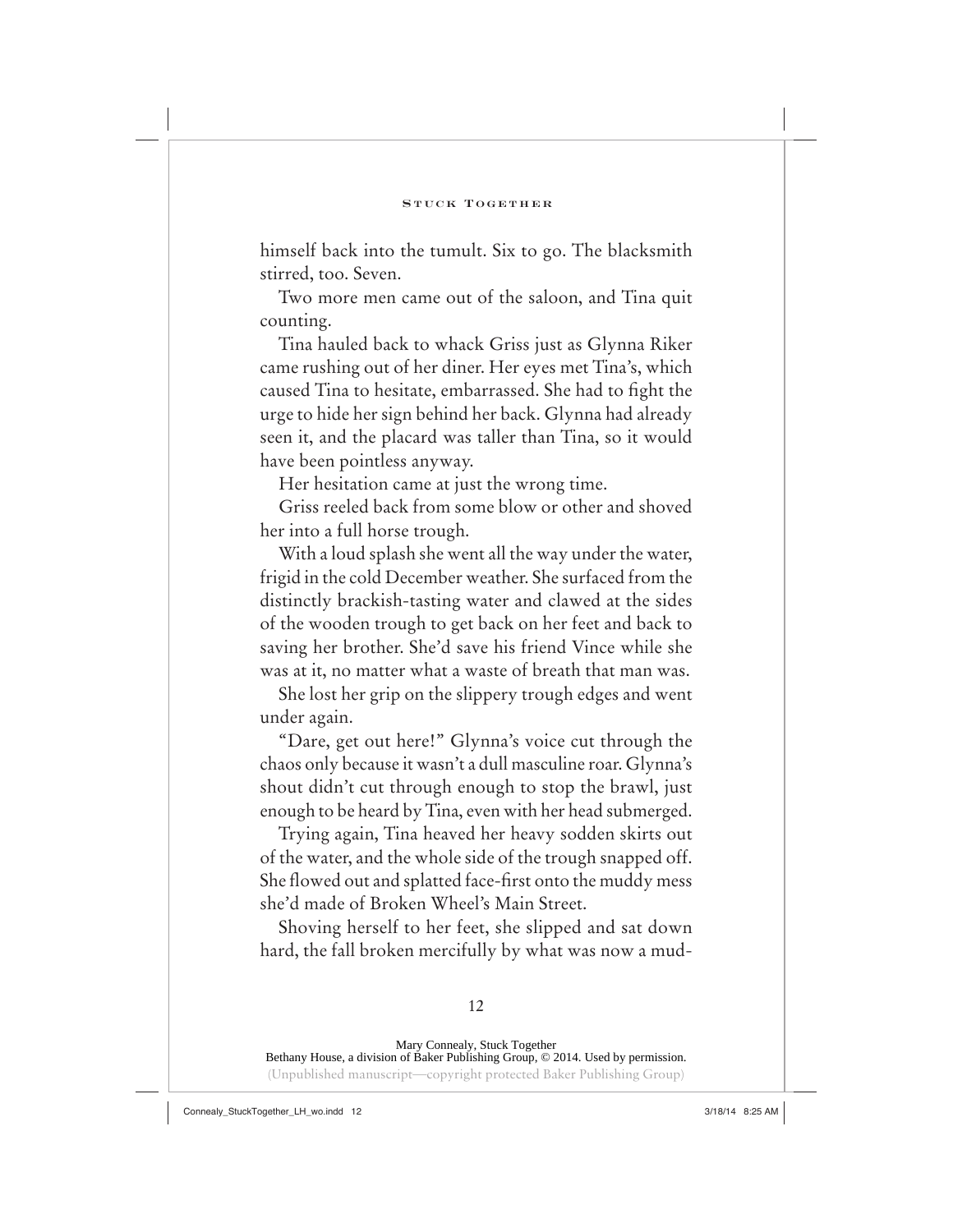hole. She saw the trough's water wash over the fighting men, and the slippery footing was too much for a few of them, who went down. They churned up a growing swamp as she crawled out of the mire. When finally she got her feet under her, she saw the men now slogging through muck to land a blow. A good dousing hadn't cooled them off one speck.

She saw someone tackle Jonas; enough of his bright red hair still showed through the mud for her to identify him. She waded through the mud to her placard, grabbed it, and charged back into the fray. One good whack on Duffy's shoulders got his attention. He turned, swinging as he pivoted. He realized it was her, and a horrified expression came over his face to see who he'd be punching. Texas men didn't punch women, after all.

But Duffy had already thrown his weight into the swing. Tina jerked the sign up to shield her face, and Duffy slugged it, then shouted in pain. Tina nearly got popped in the nose by the sign, and she fell back into the mud. With her sign knocked away, she saw Duffy clutching his hand, howling, the big baby. He staggered, his feet skidding out from under him. Griss tripped over Duffy and fell. Both Schuster brothers came up coated in mud with drawn-back fists. They recognized each other, smiled—which Tina could not understand at all—then pivoted to dive back into the madness.

Their joint assault knocked men over like ninepins, and now the fight turned into more of a mud-wrestling contest than fisticuffs.

Resolutely regaining her feet, Tina fetched her sign. It was proving to be a fair weapon and decent shelter. She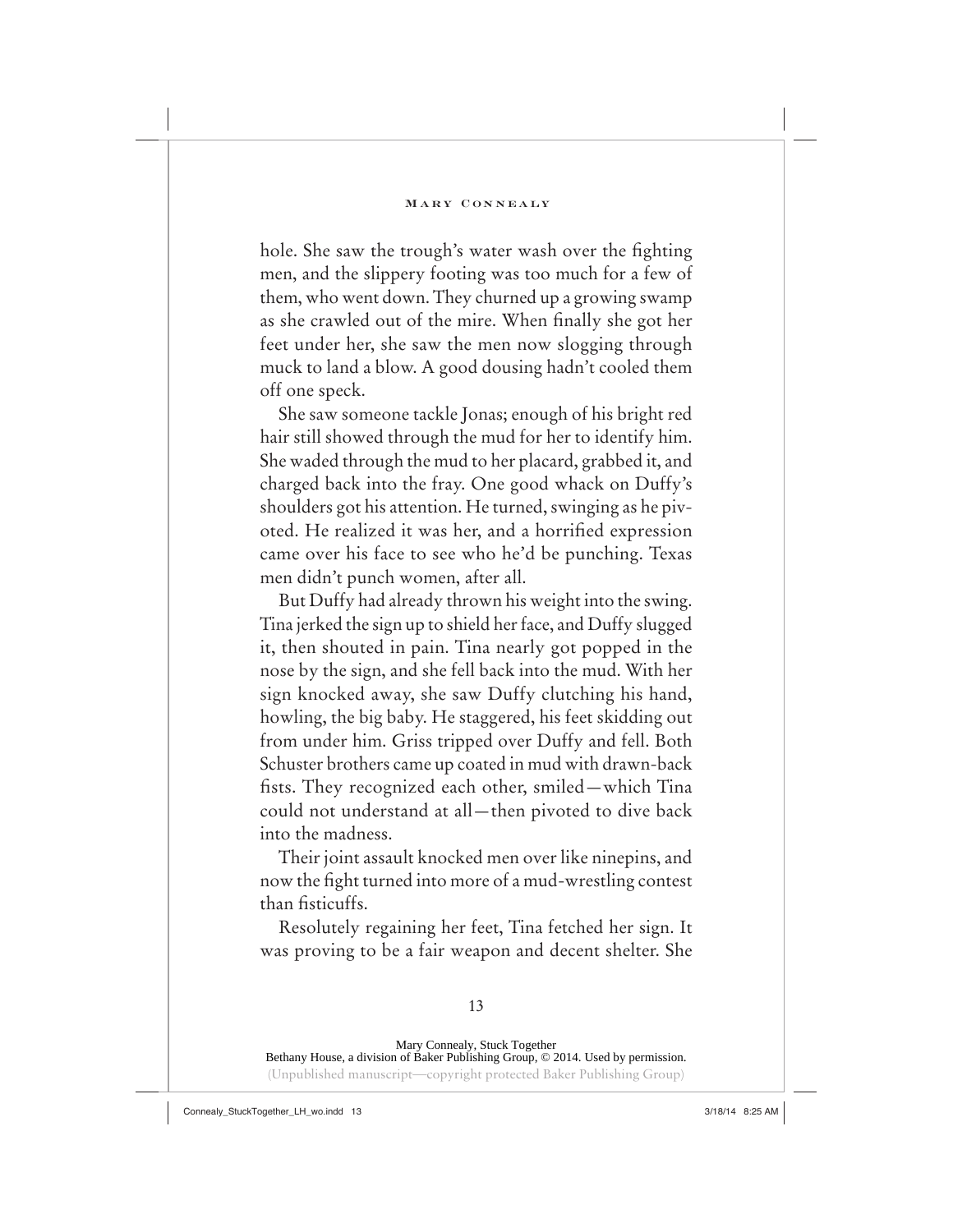felt as if the good Lord himself was providing armor from such ruffians, so she refused to fear for her own safety.

With right on her side she went back at the crowd of rioting sots, except for Jonas. And Vince. Rioting, but not sots. Looking into the fracas, she added Dr. Riker. Even coated in mud, she recognized the doctor in the middle of the battle.

She took a solid grip on her sign and got a good backswing. A blast knocked her onto her backside in the cold mud. Every man froze in his tracks and pivoted to see Glynna with a shotgun, aimed up in the air.

"One more man throws a punch and I'm gonna fire Tina from the diner and go back to cookin' myself," Glynna said. Her voice rang out, but you couldn't call it shouting. It was too musical with her sweet Arkansas twang.

A gasp tore through the crowd. Nothing could have cooled them down more effectively.

They all loved Glynna.

They all hated Tina.

Tina accepted that—the righteous were always persecuted.

Not that Glynna wasn't righteous.

But no one wanted Glynna cooking again. Several of the men gave Tina a grudging look of appreciation as they picked themselves up out of the muck.

She knew her biscuits alone had earned her the respect of every man there. True, she was no Lana Bullard, the former cook at Glynna's diner. Tina couldn't touch that woman's fried potatoes. But since Lana was locked up for trying to murder Dr. Riker, the men in town had to settle for what they could get. And no doubt they had all found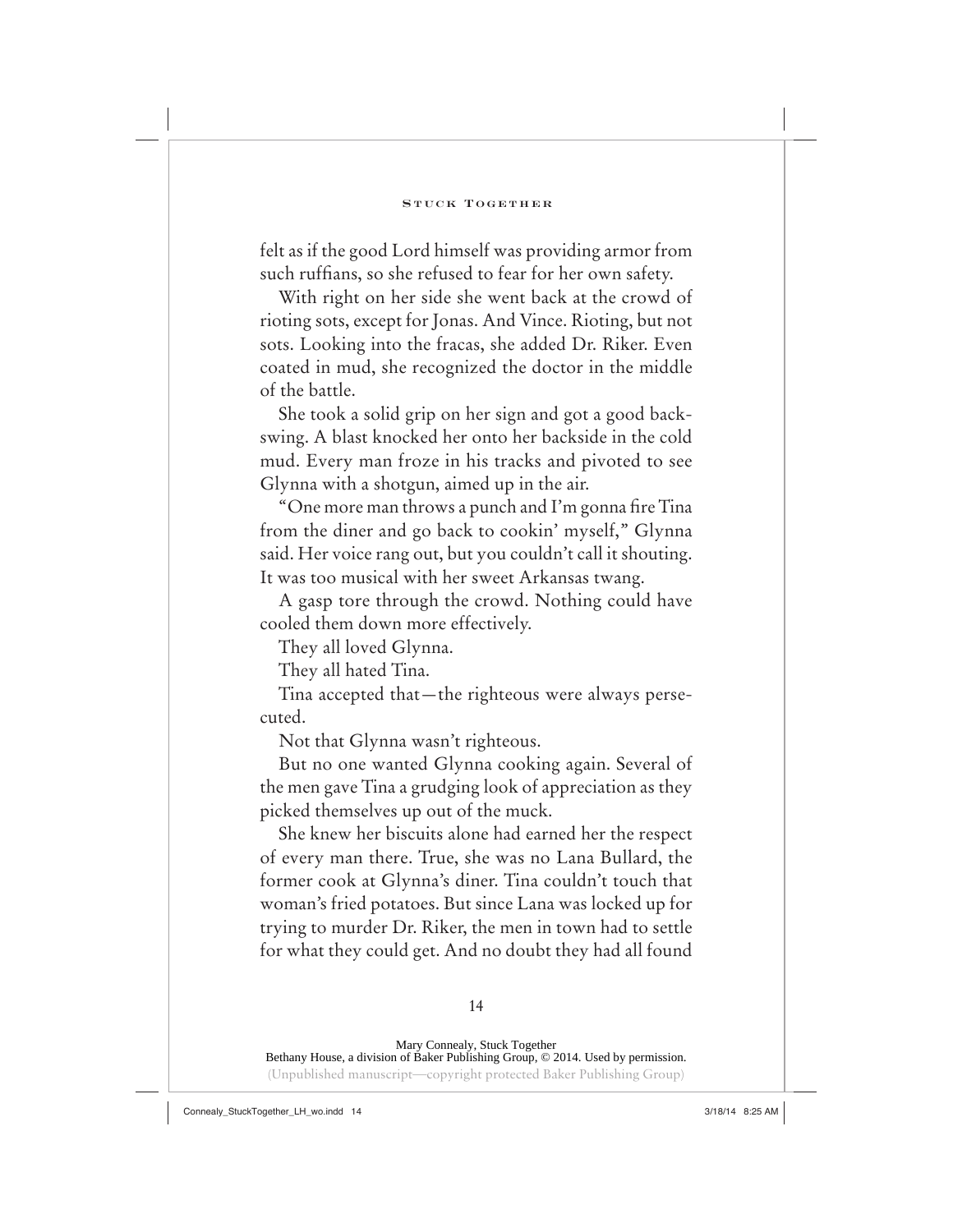religion just from praying that sweet, beautiful Glynna Riker would never go back to her daily burnt offerings.

Even the Schuster brothers ate Tina's food with enthusiasm. Decent of them, considering her only goal in life was shutting down their loathsome saloon.

The men abandoned the fight and stood with only a bit of grumbling. So covered in mud they were barely recognizable, they filed back into the saloon. Tug Andrews, distinct because of his long hair and bushy beard—though it was less bushy due to the mud—slung a friendly arm around Griss's neck.

The two exchanged a smile, then Griss hollered, "The house is buyin' a round."

A cheer went up as the swinging doors flapped shut behind the last of them.

That was so annoying, Tina looked around from where she sat in the mud and found her placard within reach, thinking to make her point by cracking a few more heads.

Jonas crawled onto his hands and knees, then shoved himself to his feet with a grim look aimed straight at Tina.

Vince rose from the muck, his sodden, formerly black vest had an armhole ripped open, and it hung from one shoulder. Vince gave Dare a hand up.

She could see that, under the mud, Dare's eye was swollen.

Jonas had a fat lip, his right arm hugged up against his body, and when he finally moved, it was with a limp. He limped straight for her, a scowl on his mud-caked face.

"Can't you get her under control, Jonas?" Vince used his forearm to clean his face, which made things even worse. His brown eyes burned with irritation, but at least he didn't have that usual stupid smile.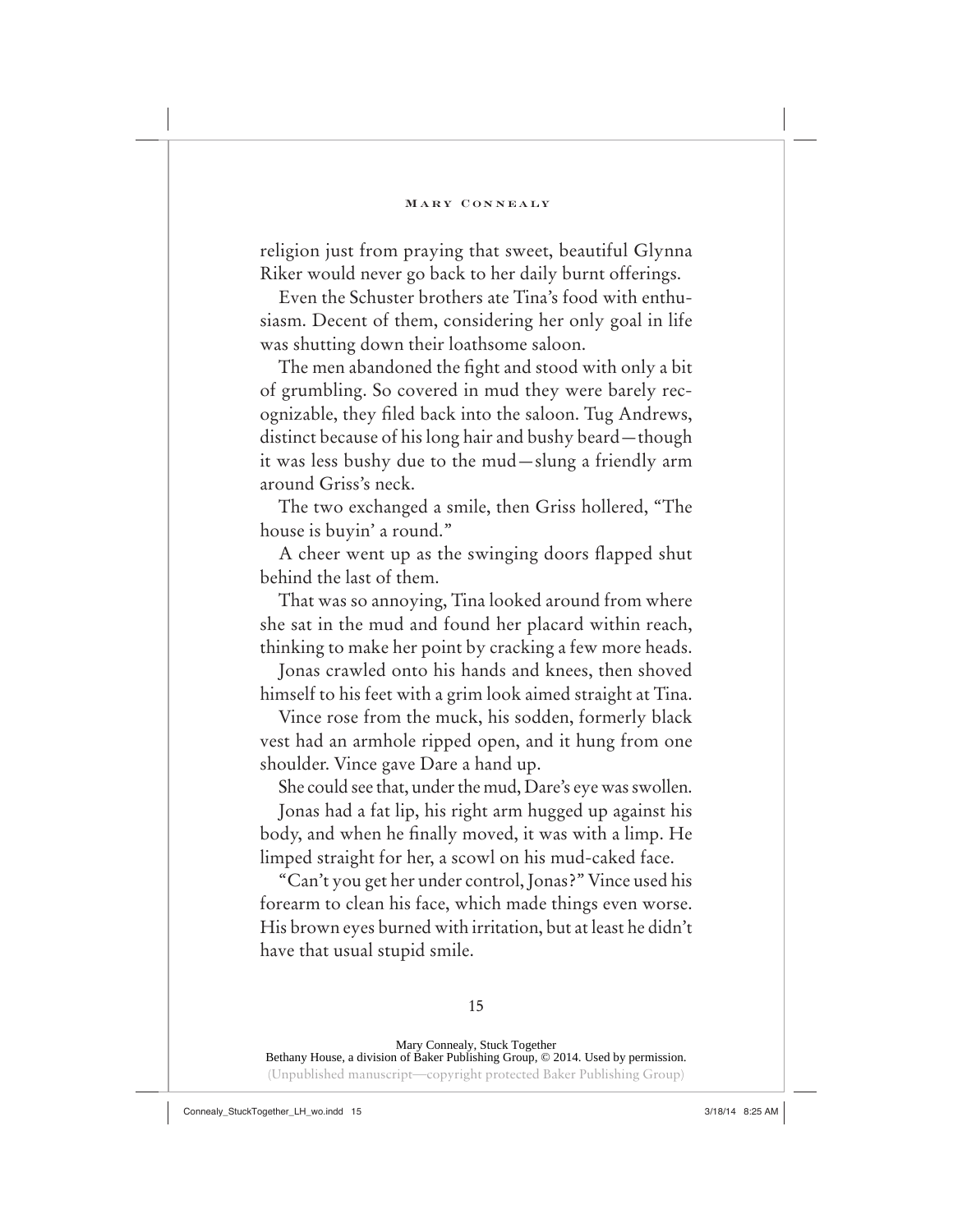Tina felt some satisfaction in knowing she'd had a hand in wiping it off.

"Me and what army?" Jonas ran his good hand over the mud dripping into his eyes.

"It's a good cause and you all know it. Why won't you help me?" With a generous smile that none of them deserved, Tina added, "I'd be glad to make you placards of your very own."

"Why do you persist in picketing the saloon, Tina?" Jonas reached down for her, flinched with pain, checked the motion and pulled his arm back to his side. "It doesn't change a thing except to stir folks up."

Vince came to Jonas's side, took one look at Tina sitting in the mud and flashed her that bright smile of his. The man must be bankrupting himself with tooth polish.

Tina looked down and remembered she'd been on her face and on her back, so she was coated with mud all around. It was as well her pink gown was an old one.

Shaking his head, Vince said to Jonas, "Let me get her." Somehow that sounded like a threat.

"I don't need anyone to get me." Tina tilted her nose in the air. "My aunt Iphigenia always told me a woman needs to know how to take care of herself, and I can certainly get myself out of this mud."

She shoved herself up, her feet slipped out from under her, and she landed on her backside again. She was very grateful that the mud most likely covered her blush.

Dare came up. He squeezed liquid out of his mustache for a second while he glared down at Tina. He then studied Jonas, shook his head. "Let's take a look at that arm. Come on over to my office."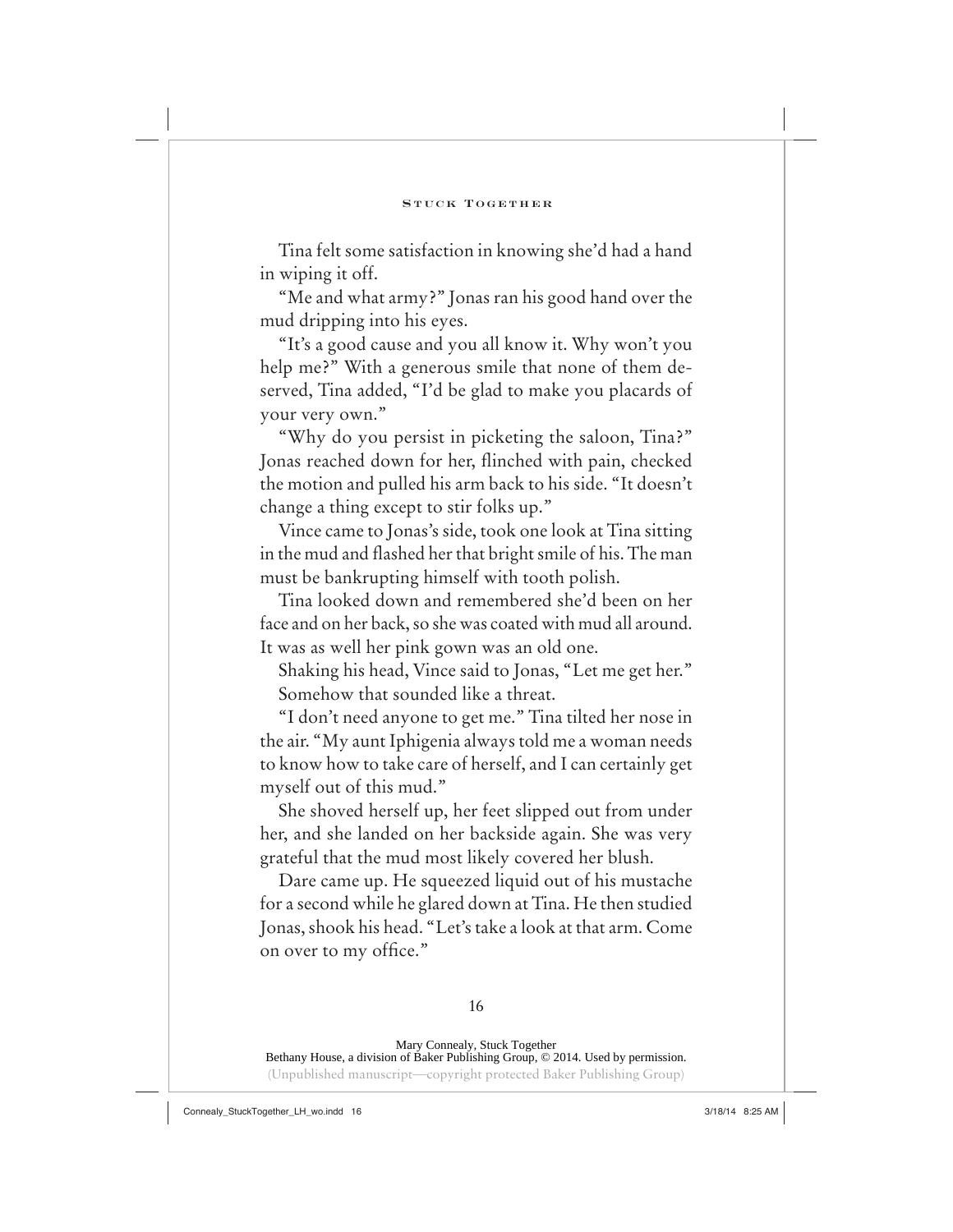Jonas gave Tina such a beady-eyed look, she almost faltered in her determination to stop the scourge of demon rum that flowed from the unholy saloon. The Schusters actually only sold cheap whiskey, but demon rum still described the problem nicely in Tina's opinion.

Jonas quit glaring and limped off. Once he was around the corner and no longer looking at her, she renewed her resolve to serve the tiny mission field right in front of Duffy's Tavern.

Glynna asked, "Do you need help, Tina? Maybe a bath?"

Both of Glynna's children, mostly grown Paul and little sweetheart Janny, stood close at Glynna's side, staring. Tina considered telling them it was rude to stare, but then Vince grabbed her under her arms and dragged her to her feet.

She stood, slipped in the mud, and fell against him, adding mud to the front of his ruined vest. He closed his eyes as if he were exhausted, then scooped her right off her feet, swung her into his arms, and sloshed through the mud as he marched down to the diner.

Glynna shooed her children inside with Vince right behind, Tina being toted along like a parcel. A muddy parcel.

Glynna held the door. Once inside, Vince set Tina down on one of the benches that lined Glynna's tables. The man showed little if any care for Tina's rather tender backside she'd sat down too hard, too many times. Of course she hadn't mentioned her tender backside and she never would. Still, she gave him a disgruntled look, wasted on him because he was already walking away.

He left the diner, closing the door firmly behind him. Tina went ahead and admitted that he just plain slammed it. He went along the board-walk past Glynna's large front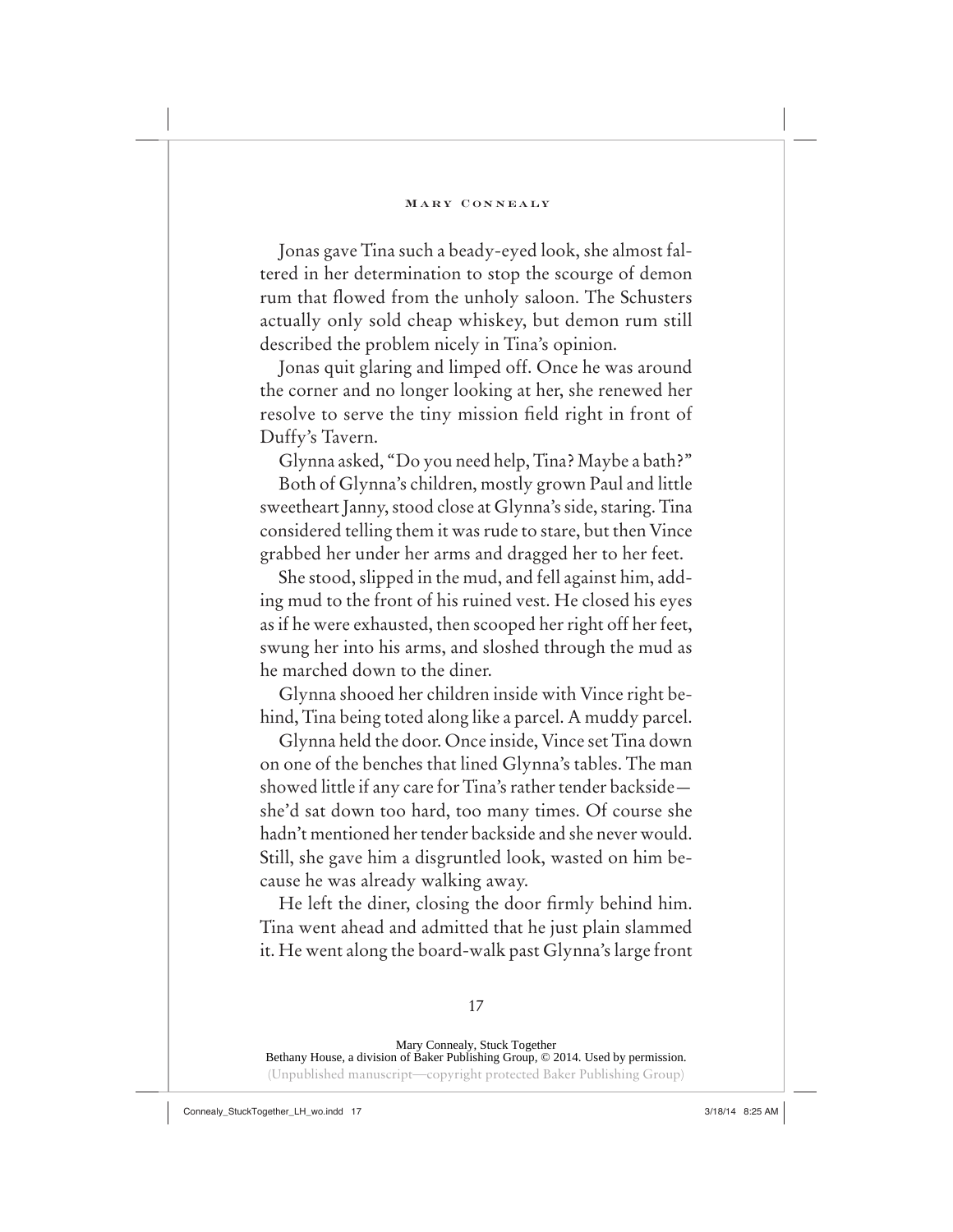window until Tina couldn't see him anymore. Standing quickly to catch him in the act if he went into that vile saloon, she watched him walk straight for her placard, pick it up, and swing it into a post holding up the porch roof. The stick held, but her painstakingly hand-painted placard smashed into four pieces.

Tina didn't bother to scold the brute. She would nail those pieces back together and be right back on her picket line tomorrow.

Vince picked the pieces up and threw them in the mud, then stomped on them until they were toothpick-sized.

"Fine, I'll make a new sign." She spoke aloud, but of course Vince couldn't hear her.

Then Vince took two steps and found the sign that had started this whole thing.

## *Abandon Hope All Ye Who Enter Here*.

Tina hoped he appreciated her literary leanings. Not everyone could apply Dante to her daily life.

Vince turned to look at the diner and saw her watching him. Glowering, he took the sign along with her stick and stalked off. Tina lost sight of him as he rounded the short row of Main Street buildings. Tina hated to lose her stick. She'd be hard pressed, in this little Texas town, to find another one half as nice. She was still trying to figure out how to get it away from him when she heard the crack of an ax.

With a sigh of disgust, she didn't even run to stop Vince from turning her placard stick into kindling.

"If he knew me well, he'd know I don't discourage easily."

"We all know you very well, Tina. Why do you think Vince is being thorough in his destruction?" Glynna came out of the kitchen. Her words were withering, but she